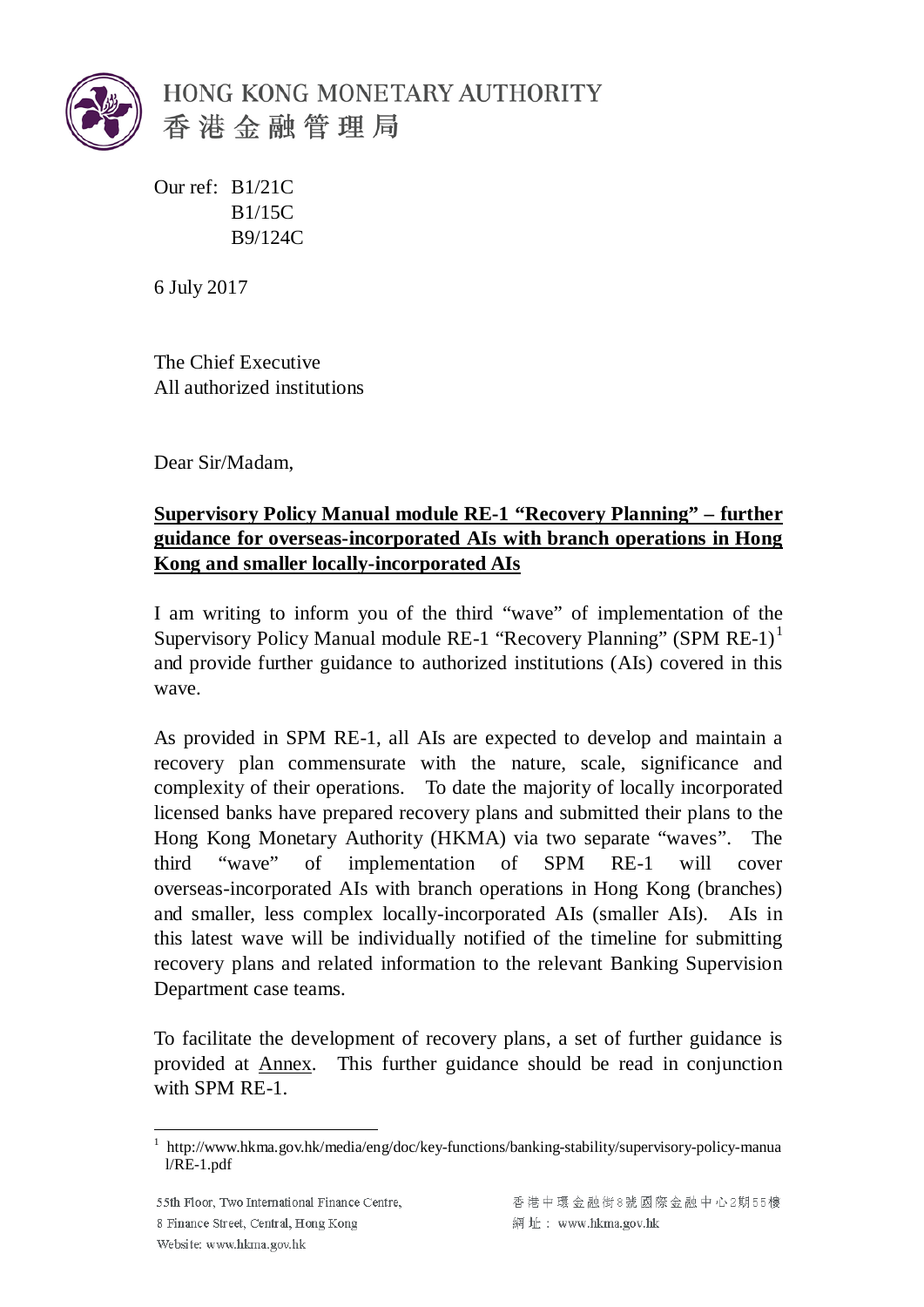Should you have any questions regarding this circular and the guidance, please do not hesitate to contact Ms Echo Chan at [ewhchan@hkma.gov.hk](mailto:ewhchan@hkma.gov.hk) and Mr Leo Lai at [lchlai@hkma.gov.hk.](mailto:lchlai@hkma.gov.hk)

Yours sincerely,

Daryl Ho Executive Director (Banking Policy)

**Encl** 

cc: Ms Eureka Cheung, FSTB Mr Yue Yi, Chairman, The Hong Kong Association of Banks Mr Lee Huat Oon, Acting Chairman, The DTC Association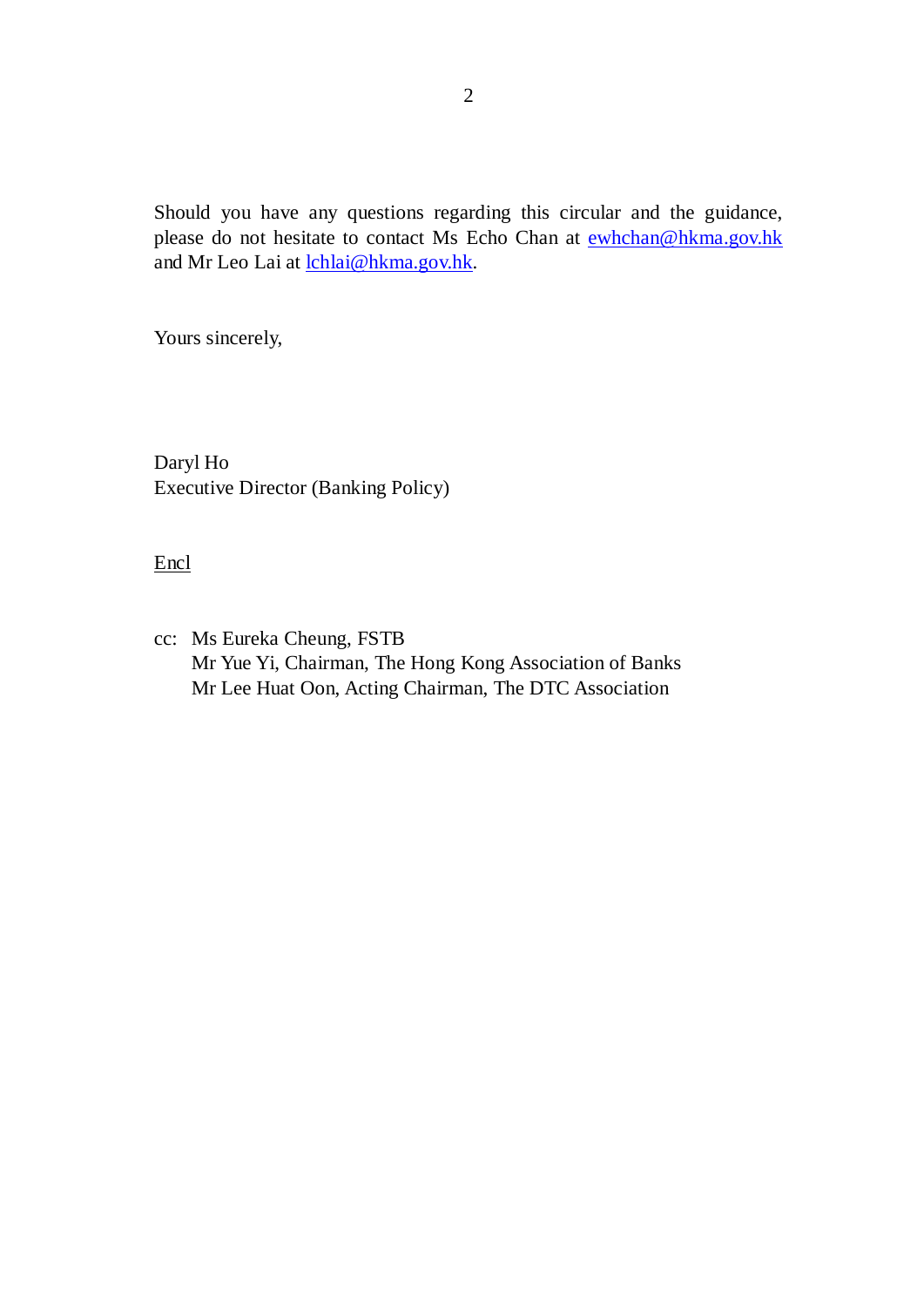# **Guidance on SPM RE-1 for overseas-incorporated AIs with branch operations in Hong Kong and smaller locally-incorporated AIs**

#### **a) Scope of application (SPM RE-1 section 1.4)**

For a branch with significant operations in the context of operations of the banking sector in Hong Kong including the provision of significant or critical functions in Hong  $Kong$ <sup>[1](#page-2-0)</sup> in most cases a local recovery plan, drawing on the group recovery plan as appropriate, will need to be prepared alongside its group plan. The local recovery plan should be tailored for local operations and include Hong Kong specific information. If a branch has limited operations locally in the context of the wider group, there may be considerable reliance on group plan and actions.<sup>[2](#page-2-1)</sup> However, the branch should demonstrate to the HKMA how the group recovery plan and options may be applied effectively to address stress events that pose a risk to the branch's viability.<sup>[3](#page-2-2)</sup> If the HKMA is not satisfied that the group plan is sufficient for the Hong Kong operations, the HKMA may request the branch to incorporate Hong Kong specific information in the group plan. Branches should discuss the proposed local and group procedures with the HKMA.

If a foreign banking group has both a banking subsidiary and a branch operation in Hong Kong, it is preferable that one single plan be produced covering both operations considering the potential financial, operational and managerial interaction between the banking subsidiary and the branch and the need for a coordinated response by the banking subsidiary and the branch for the operations in Hong Kong in crisis.

In all cases, it would not be considered appropriate, for example, if a banking

<span id="page-2-0"></span><sup>&</sup>lt;sup>1</sup> Critical functions, according to paragraph 1.1.5 of SPM RE-1, are functions performed by a financial institution for individuals or corporates in circumstances where disruption to the provision of such functions, caused by the failure of the financial institution, is considered likely to have adverse effects on financial stability or on the functioning of the real economy

<span id="page-2-1"></span><sup>&</sup>lt;sup>2</sup> Paragraph 1.4.12 of SPM RE-1, Branches may also rely on, where appropriate, regional recovery plans and recovery planning process and frameworks

<span id="page-2-3"></span><span id="page-2-2"></span><sup>&</sup>lt;sup>3</sup> The essential considerations include, but are not limited to: (i) demonstrating how recovery actions at the group level may be triggered by the occurrence of severe stress events in Hong Kong; (ii) describing the process for activating the recovery plan for the AI, specifying the local Hong Kong management's role and involvement in the recovery planning process; and (iii) illustrating how the recovery options are expected to restore the financial soundness and viability of operations in Hong Kong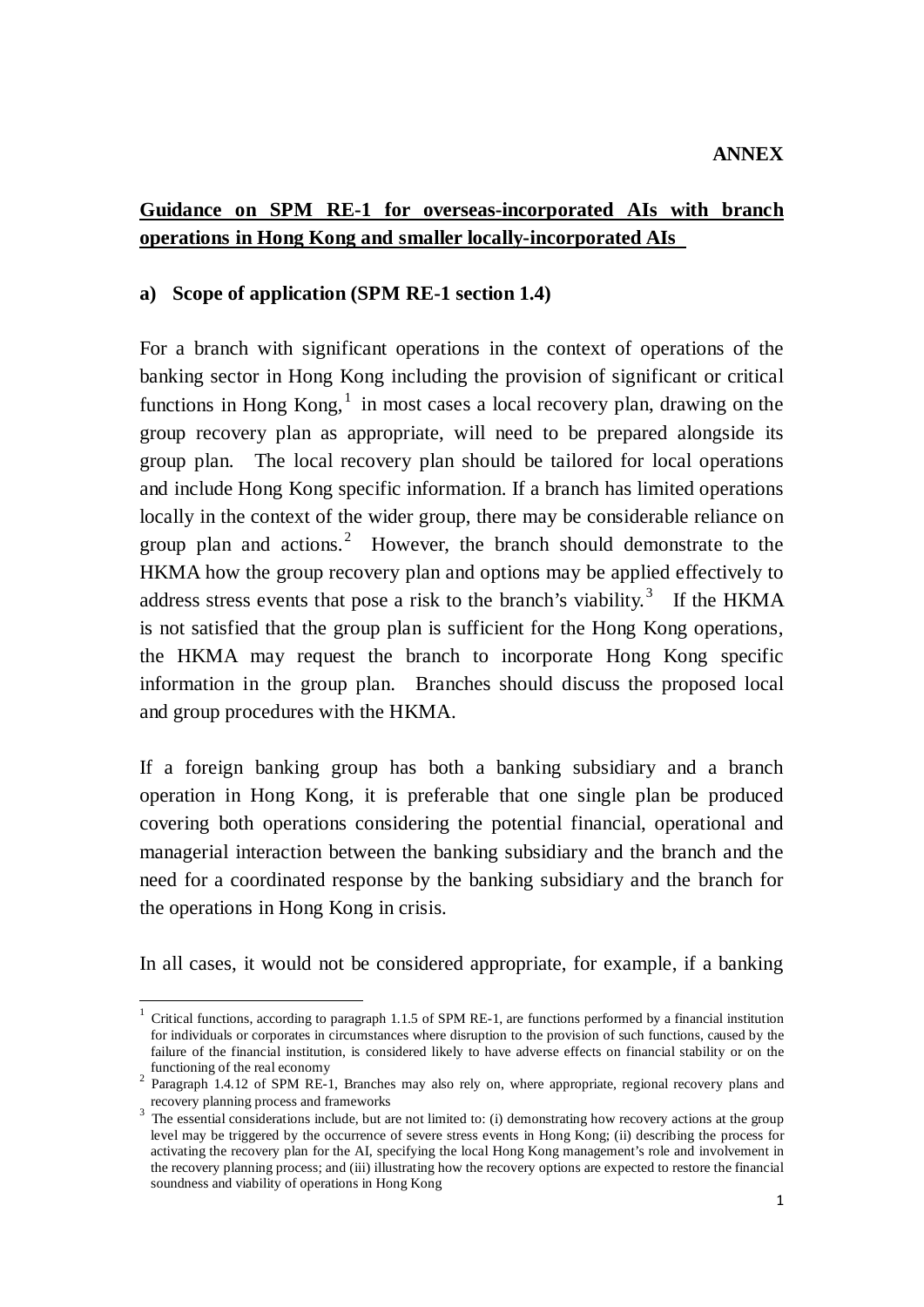subsidiary and a branch solely rely on the group plan where the group plan does not adequately reflect the group's local operations or market specificities. If there is a divergence in the direction of the local plan and the group plan, the AI should consider the materiality of the issue. The AI may consult the HKMA on its proposed steps to resolve the matter.

For smaller AIs, with relatively fewer and simpler business, the recovery options will tend to be less complex and potentially easier to implement. Accordingly, a simpler recovery plan may be sufficient to meet the HKMA's requirements. AIs should at a minimum, demonstrate that their recovery plan covers the key elements set out in this guidance.

## **b) Governance structure and oversight (SPM RE-1 section 2.2)**

## *Development, review, approval and ongoing maintenance of recovery plan*

For branches, regardless of significance of the operations, local senior management should have a key role in the governance of recovery planning to ensure that local specificities are taken into account.<sup>[4](#page-2-3)</sup> Personnel from the local Hong Kong management may be assigned responsibility for delivering elements of the recovery plan and to act as the main point of contact for the HKMA regarding recovery planning matters.<sup>[5](#page-3-0)</sup> It may also be helpful if there is a process established to enable the head office to oversee the development of the Hong Kong specific elements of the recovery plan.

For a branch with significant operations in the context of the operations of the banking sector in Hong Kong, at the initial formulation of the branch's recovery plan, the governance body at the Head/Regional Office overseeing the Hong Kong operations, the local Hong Kong management and, where appropriate, the Board of Directors of the AI should be involved in the review and approval of the recovery plan. Thereafter the branch, together with the Head Office/Regional Office, may assess the best approach for ongoing annual reviews and approvals of the branch's recovery plan (such as delegating the review to an appropriate committee, etc.).

For smaller AIs, where the key metrics have not changed materially year on year, the AI's board may decide at the annual review of the recovery plan that

.

<span id="page-3-1"></span> $4$  Paragraph 2.2.4 of SPM RE-1

<span id="page-3-0"></span> $5$  Paragraph 2.2.2 of SPM RE-1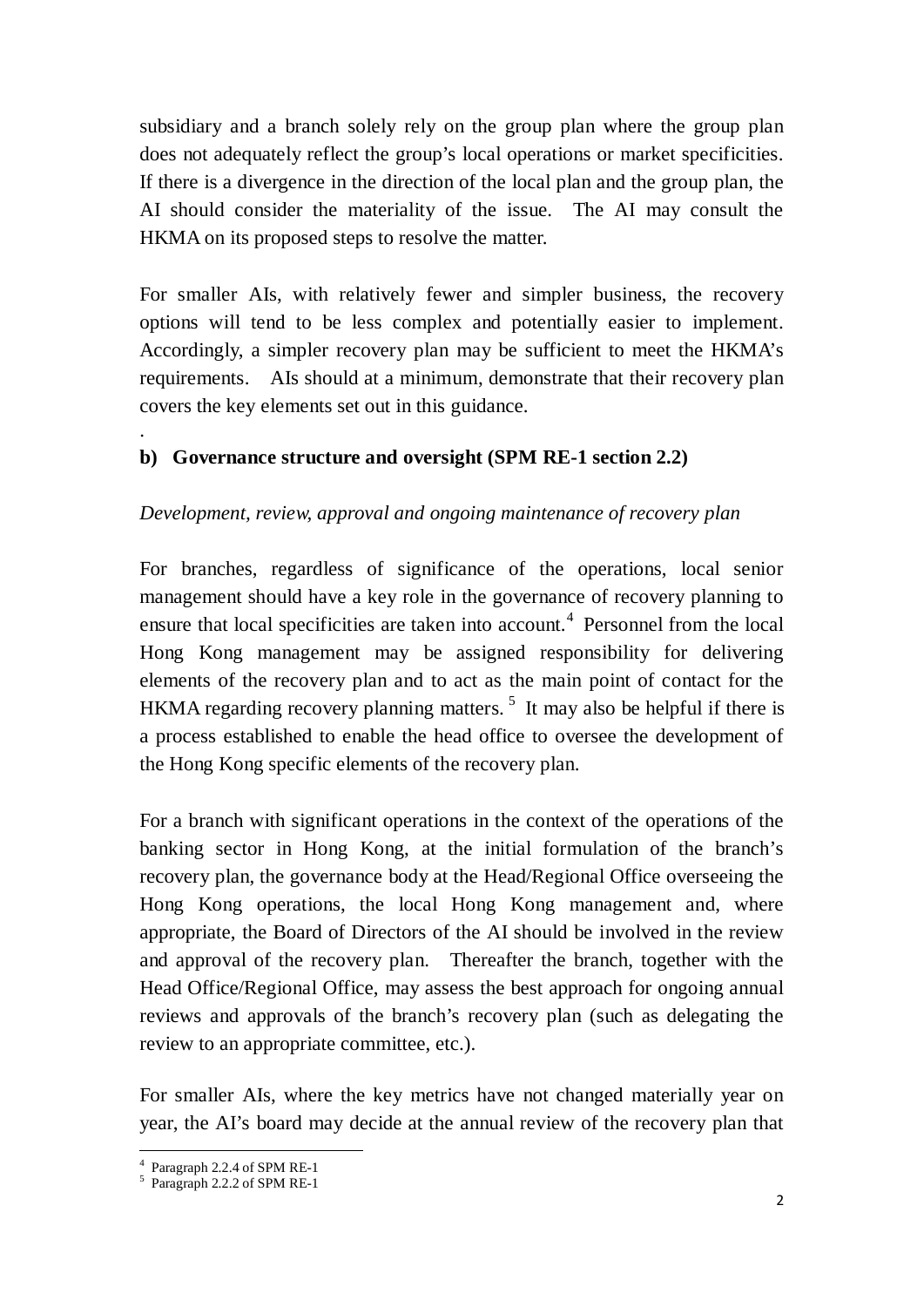the information, plans and triggers from the previous year are still appropriate. The AI should notify the HKMA once the review is complete and the AI will be expected to demonstrate to the HKMA's satisfaction that such an approach is appropriate for their recovery planning purposes.

## *Monitoring process for triggering a recovery plan*

Branches and smaller AIs may consider leveraging existing systems to meet the monitoring and escalation requirements in respect of recovery triggers.<sup>[6](#page-3-1)</sup> The monitoring process should be embedded in the risk management framework and delegation of roles and responsibilities should be clearly identified.

## *Activating a recovery plan*

Branches and smaller AIs may leverage existing reporting and coordination functions to escalate trigger events, assess the AI's viability and coordinate the crisis management process. In any case, documented procedures for activating a recovery plan should be in place, specifying the individuals involved in the activation of the recovery plan (branches should do so at both group and branch  $level<sup>7</sup>$  $level<sup>7</sup>$  $level<sup>7</sup>$ ).

## **Menu of recovery options (SPM RE-1 section 2.3)**

AIs should include complete disposal or full sale as options, which should specify the conditions for execution and steps taken.<sup>[8](#page-4-1)</sup>

For branches, recovery options may largely reflect group recovery options with the group being responsible for executing recovery options.<sup>[9](#page-4-2)</sup> Nevertheless, branches should consider the credibility and effectiveness of group recovery options to restoring the financial soundness and viability of the local operations. Branches should outline the conditions for execution of recovery options, such as the steps, estimated time and implementation risks (e.g. cross border considerations) as well as associated risks from options not executed by the group that may, directly or indirectly, impact the branch.

 <sup>6</sup> Paragraphs 2.2.6 and 2.2.7 of SPM RE-1

<span id="page-4-3"></span><span id="page-4-1"></span><span id="page-4-0"></span> $\frac{7}{8}$  Paragraphs 2.2.8 and 2.2.9 of SPM RE-1<br> $\frac{8}{9}$  Paragraph 2.3.6 of SPM RE-1<br> $\frac{9}{9}$  Paragraph 2.3.7 of SPM RE-1

<span id="page-4-2"></span>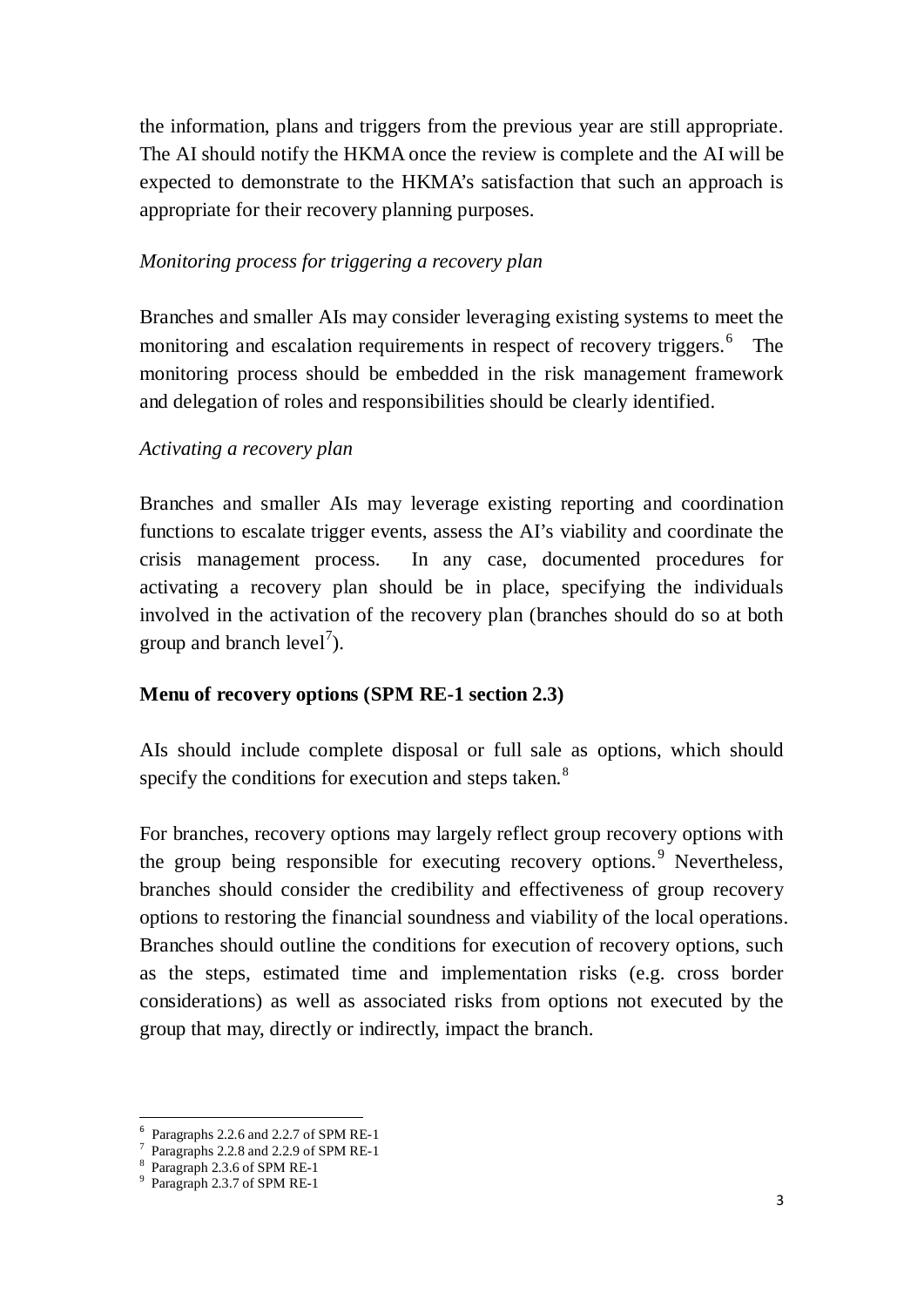To the extent that a branch has any local recovery options that are independent from the group, it should detail the interaction between recovery options at the local level and the group's overall recovery planning process, including activation and escalation mechanisms. A branch with significant operations may also consider the feasibility of independent, local recovery options if appropriate.

For smaller AIs, the range of recovery options could be limited, particularly if the AI has few lines of business (e.g. a part disposal may not be a credible recovery option as it may imperil the AI's viability) or other available measures may not be able to return the AI to a viable position in the case of a severe crisis. The AI, in preparing its recovery plan, will still need to consider a range of appropriate recovery options that it may effectively deploy.

## **c) Recovery triggers (SPM RE-1 section 2.4)**

Branches and smaller AIs may wish to develop recovery triggers based on their existing internal early warning indicators ("EWIs"), generally embedded in their risk management frameworks.<sup>[10](#page-4-3)</sup> Such triggers should be carefully calibrated to the risks facing the AI and should allow the AI sufficient time to take corrective action. Branches and smaller AIs should alert the HKMA of an occurrence (or the expected occurrence) of a trigger event, as well as the subsequent triggering of a recovery plan, if any, as it relates directly or indirectly to the viability of the AI's or branch's operations in Hong Kong.<sup>[11](#page-5-0)</sup>

Generally recovery triggers comprise a mix of qualitative and quantitative (liquidity and capital) triggers that are most relevant to the  $AI<sup>12</sup>$  $AI<sup>12</sup>$  $AI<sup>12</sup>$  For branches, it may only be practicable to develop quantitative triggers around liquidity requirements. Branches may wish to consider whether it would be feasible to develop more granular recovery triggers around its existing liquidity framework.

-

 $10$  Paragraph 2.4.3 of SPM RE-1, EWIs are generally used for risk management purposes, but may form a useful 'foundation' on which to develop recovery triggers 11 Paragraph 2.2.11 of SPM RE-1 <sup>12</sup> Paragraph 2.4.3 of SPM RE-1

<span id="page-5-0"></span>

<span id="page-5-1"></span>